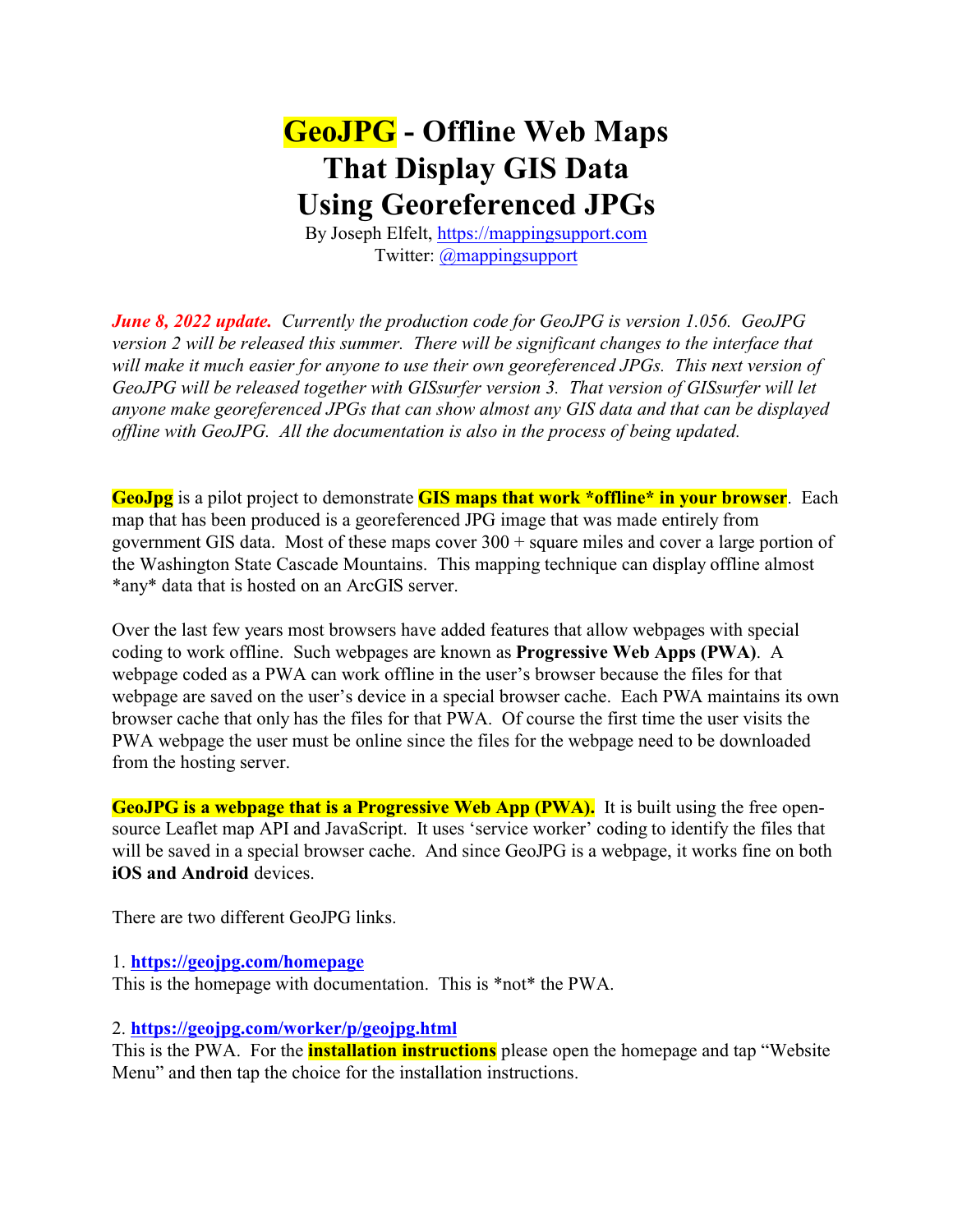A unique feature of GeoJPG is the **georeferenced JPG** images that it displays. Think of each JPG as a very large map tile. Below is a description of how these JPG images are made using **100% government GIS data**.

**GISsurfer** (I am the developer) is a general purpose web map that is also based on the Leaflet map API. It has broad support for displaying data that is hosted on GIS servers. Anyone can use GISsurfer for any non-commercial purpose. To learn how to 'surf' and display data that is hosted on ArcGIS servers, open the GISsurfer homepage at **<https://gissurfer.com>** and then click **Menu > Help**. Look under the heading "2. Tips for surfing GIS servers" for a link to a PDF file.

Here is a **GISsurfer map link** that displays the **basemap FSTopo** which is maintained by the U.S. Forest Service. When the map opens it shows part of the Mt. Baker Snoqualmie National Forest east of Seattle. This basemap has similar detail for all national forests. Outside of the national forest areas, this basemap has little-to-no detail.

**[https://mappingsupport.com/p2/gissurfer.php?center=47.426434,-121.548099&zoom=14&b](https://mappingsupport.com/p2/gissurfer.php?center=47.426434,-121.548099&zoom=14&basemap=FSTopo) [asemap=FSTopo](https://mappingsupport.com/p2/gissurfer.php?center=47.426434,-121.548099&zoom=14&basemap=FSTopo)**

Next is a **GISsurfer map link** that shows the FSTopo basemap plus **16 overlays of GIS data** from various government ArcGIS servers. This is the GIS data that was used to produce most of the georeferenced JPG images.

**[https://mappingsupport.com/p2/gissurfer.php?center=47.426434,-121.548099&zoom=14&b](file:///|//https///mappingsupport.com/p2/gissurfer.php?center=47.426434,-121.548099&zoom=14&basemap=FS_topo&overlay=2016_tree_cover,USA_main_contour_lines,Lake_river_stream,Proclaimed_forest,Old_road_status_unknown,WA_trails_1,WA_trails_2,WA_trails_3,USFS_trail_green,US) asemap=FS** topo&overlay=2016 tree\_cover,USA\_main\_contour\_lines,Lake\_river\_stream, Proclaimed forest, Old road status unknown, WA trails 1, WA trails 2, WA trails 3, USF **[S\\_trail\\_green,USFS\\_trail\\_black,DNR\\_major/forest\\_road,USFS\\_motor\\_road\\_open,USFS\\_](file:///|//https///mappingsupport.com/p2/gissurfer.php?center=47.426434,-121.548099&zoom=14&basemap=FS_topo&overlay=2016_tree_cover,USA_main_contour_lines,Lake_river_stream,Proclaimed_forest,Old_road_status_unknown,WA_trails_1,WA_trails_2,WA_trails_3,USFS_trail_green,US)** [motor\\_road/trail\\_MVUM,USFS\\_motor\\_road/trail\\_type,USFS\\_motor\\_road\\_closed,Landfor](file:///|//https///mappingsupport.com/p2/gissurfer.php?center=47.426434,-121.548099&zoom=14&basemap=FS_topo&overlay=2016_tree_cover,USA_main_contour_lines,Lake_river_stream,Proclaimed_forest,Old_road_status_unknown,WA_trails_1,WA_trails_2,WA_trails_3,USFS_trail_green,US) **[m\\_names,Medical\\_fire\\_police,USFS\\_recreation\\_site&data=https://geojpg.com/worker/p/m](file:///|//https///mappingsupport.com/p2/gissurfer.php?center=47.426434,-121.548099&zoom=14&basemap=FS_topo&overlay=2016_tree_cover,USA_main_contour_lines,Lake_river_stream,Proclaimed_forest,Old_road_status_unknown,WA_trails_1,WA_trails_2,WA_trails_3,USFS_trail_green,US) [ap/WA/WA\\_USGS\\_topo.txt](file:///|//https///mappingsupport.com/p2/gissurfer.php?center=47.426434,-121.548099&zoom=14&basemap=FS_topo&overlay=2016_tree_cover,USA_main_contour_lines,Lake_river_stream,Proclaimed_forest,Old_road_status_unknown,WA_trails_1,WA_trails_2,WA_trails_3,USFS_trail_green,US)**

When **GISsurfer version 3 is released sometime in 2022** it will include a new feature that lets the user shift the screen \*exactly\* one screen worth up/down/left/right. This works on any device from cell phones to desktops. When GISsurfer is in that mode, all controls around the edge of the screen are removed. The screen is 100% map - nothing else. The user can take a series of **screenshots that exactly adjoin**. At the end of that process the user can save the georeference data.

Most of the georeferenced JPG images are 24 or 25 screenshots. And because the screenshots exactly adjoin, stitching them together in photoshop is super easy.

The Leaflet map API (as well as other map APIs) has a feature that will display an image as an overlay on the map if you provide the latitude and longitude (i.e. georeference data) for the four edges of the image. Here is a **GISsurfer map link** that displays (1) the FSTopo basemap and (2) one of the large georeferenced JPGs on top of that basemap. The map opens showing an edge of the JPG. If you zoom out eventually all of the JPG will be on your screen.